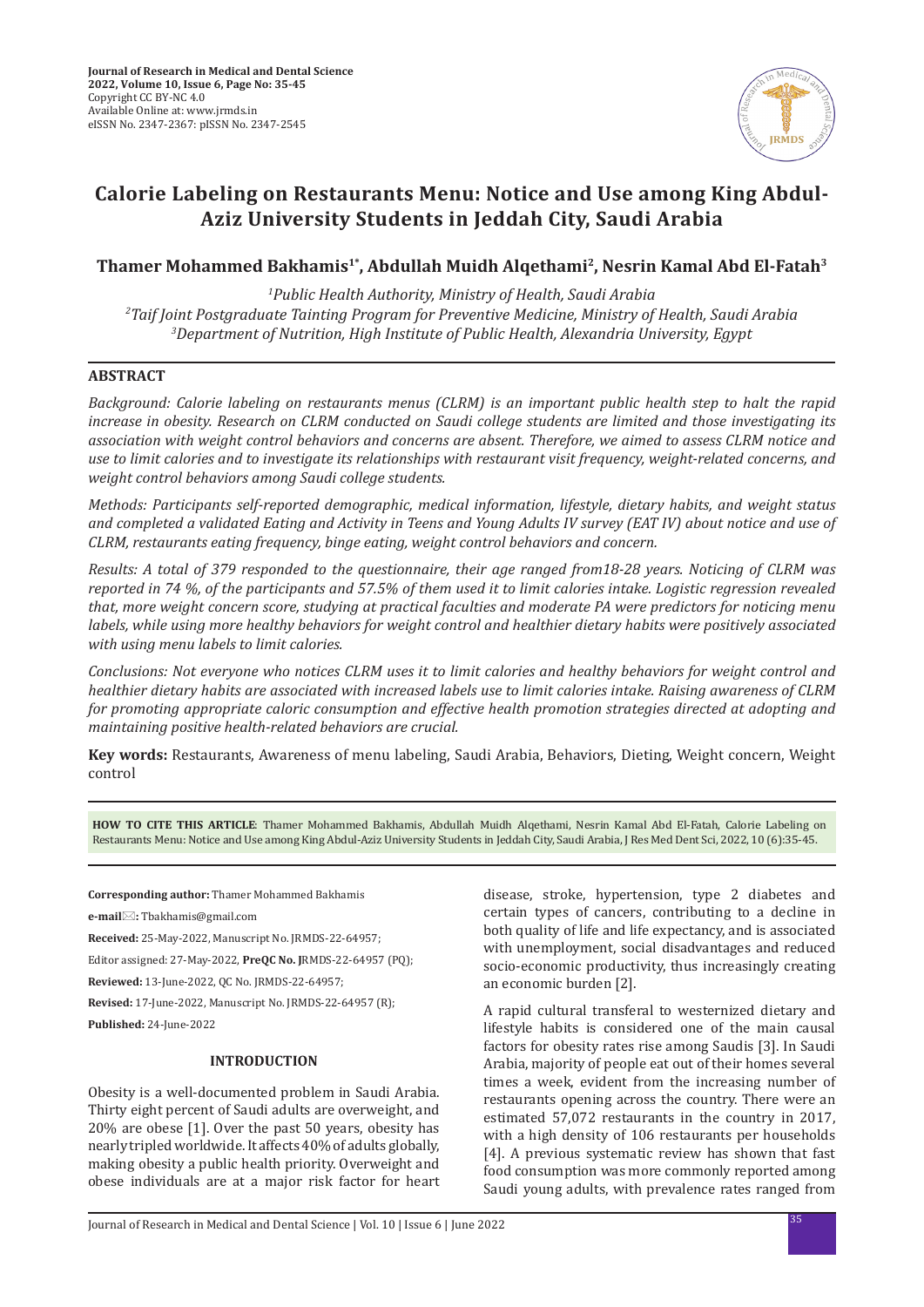25% to 80% [5]. A recently published study among Saudi college students concluded that 97% of the students consumed fast food daily [6]. Several studies in the past have explained the relation between eating out of home and obesity, as most of food choices out of home contains very high energy compared to food prepared at home. Moreover, fast food geographical distribution has a positive association with obesity status [7].

The Institute of Medicine 2005 recommended posting calorie content on menus and menu boards in restaurants (hereafter "menu calorie labeling") as a strategy to address the US obesity epidemic. By 2009, a number of counties had passed menu calorie labeling legislation. In 2010, the Patient Protection and Affordable Care Act required menu calorie labeling by chain restaurants. To implement the menu calorie labeling law, in December 2014, the US Food and Drug Administration released final regulations requiring calorie labels on all menus for restaurants and similar establishments with 20 or more locations. The Saudi government aimed to limit the uncontrolled increment in weight among their population by bringing in a mandatory calorie labels on menus starting from 1st Jan 2019 through Saudi Food and Drug Authority (SFDA) initiative to reduce noncommunicable diseases. The calorie labels should be clear and visible in five locations: at the cash counter, in the menu board, food menu handouts drive thru and via websites and mobile applications of restaurants [8].

A recent meta-analysis showed calorie labeling could help people to choose lower calorie food items [9]. It is considered a cost-effective strategy for preventing obesity and the resulted diseases. Furthermore, there are some studies showed that calorie labeling may boost restaurants to work on reducing the calorie content in their meals [10]. The impact of menu labeling on food choices in cafeterias and restaurants was evaluated in four previous systematic reviews. Overall, because of a lack of well-powered studies with strong designs, the conclusion is still not enough to approve that menu labeling encourages lower calorie purchases. Although the limited existing research finds little evidence of menu labeling shifting fast-food purchases, there are more promising findings that it may influence consumers at certain types of restaurants and in other types of establishments such as cafeterias.

Studies in western countries reported that 50- 60% of participants noticed calorie menu labels [11,12] and 36.5 % of college students and young adults reported using labels [13]. Recent studies among Saudi adults have found that 30.5- 60 % and 38-58.2% of participants reported they had noticed and positively used energy labeling in the restaurant at their recent visit [14,15].

There are many reasons that people usually use the calorie menu labels when eating out. The most common causes behind using the information in the calorie labels on restaurant menu are mostly to avoid high calorie meals or to order a smaller portion size [16]. Using CLRM to limit calories appear to be stronger in certain settings like full-service restaurants, coffee chains, and certain fast-food restaurants (e.g., sandwich shops) [17]. and both noticing and using menu labels to limit calorie intake were related to eating more often at sandwich/ sub and sit-down restaurants [18]. Previous studies among adults found that, high-income people are more likely to notice and use menu labeling [19], others failed to show this association [20]. Likewise, younger, female, more educated, overweight, or obese, physically active, higher income, former or never-smokers, and those trying to lose weight, consume fruit or vegetable more or reduce soda consumption were more likely to use calorie labels [14,15,21-23]. CLRM use and notice among college students and young adults increase with increasing nutrition education and healthy eating attitude, obesity and overweight [13]. Few studies with mixed findings examined the association of CLRM noticing and use with unhealthy eating behaviors and weight concern. Some research suggests that unhealthy weight-control behaviors (18) and weight concerns [24- 26] were predictors for using menu labels others did not found this association [22,27]. There is a gap in the literature on whether labels are beneficial to those who use unhealthy weight control behaviors or negatively impact them.

The new legislation launched by the Saudi Arabian government is considered as an important public health step. To date, research on restaurants calorie labeling conducted upon Saudi population could be counted on one hand; none was targeting Saudi college male and female students. In addition, studies investigating, the association between calorie labeling with eating behaviors and weight concerns among Saudis are absent. To study this gap in the literature, we aimed to assess the CLRM use and notice among Saudi among college students, and to investigate demographic patterns in the notice of calorie information on restaurant menus and its use to limit calories intake and its relationships with restaurant visit frequency and weight-related concerns and weight control behaviors.

#### **SUBJECTS AND METHODS**

# **Design and study population**

This cross-sectional study was conducted between November 1st and 30th 2021, on male and female students at faculties of King Abdul-Aziz University (KAU) in Jeddah city, Saudi Arabia. Students who had eaten out at least once in the last month were enrolled and students in one-gender faculties were excluded. Using EPI-INFO 2002 software, a minimum required sample of 369 samples was determined, according to a previous study that demonstrated the prevalence of people who noticed the CLRM to be 60% [18]. With a precision of 5%, confidence level of 95% and an error of 0.05. A multistage stratified random sampling technique was used; stratification was based on the type of faculty (health and science vs. humanities) and the grade levels. The predetermined sample was proportionally allocated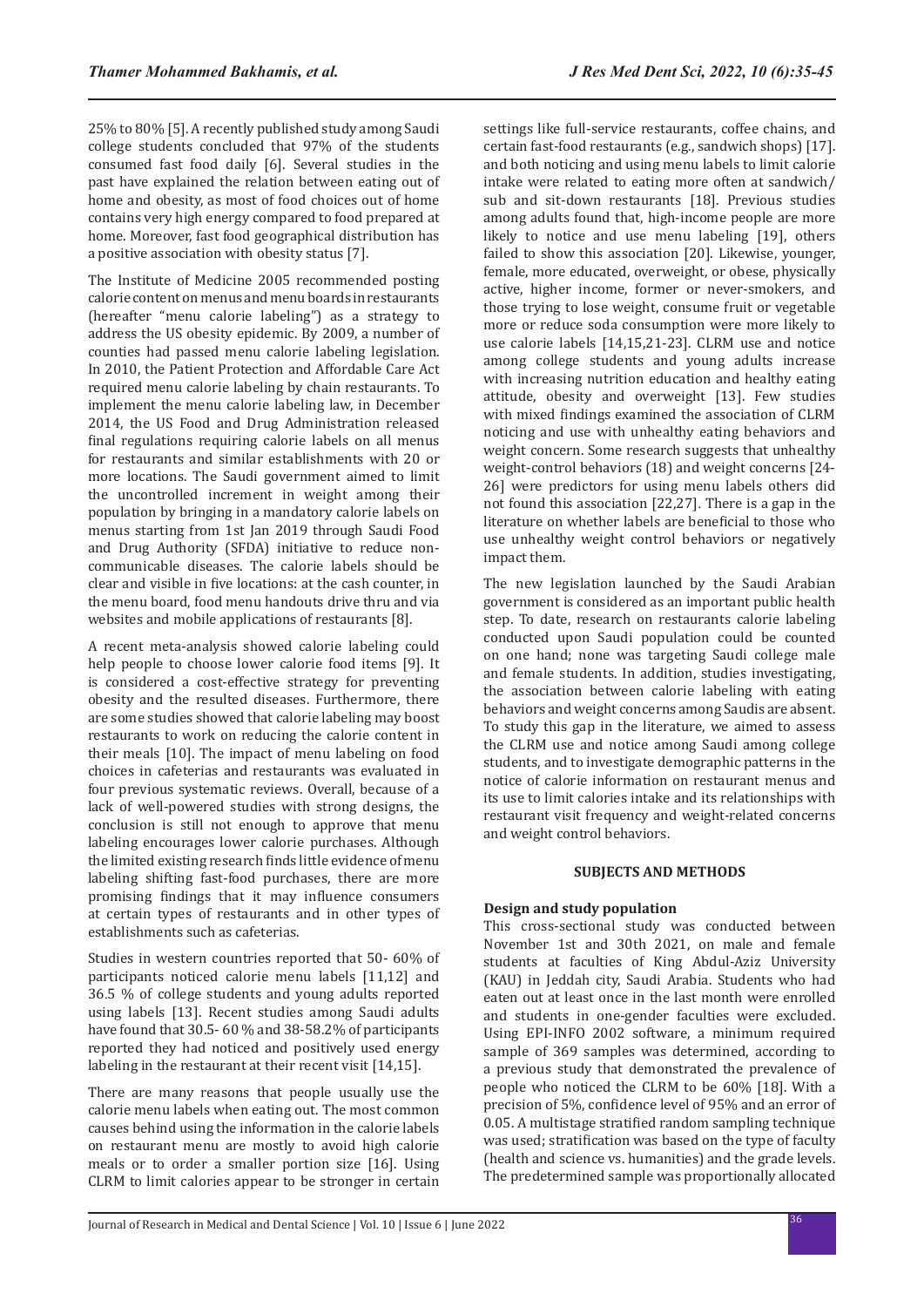on the selected faculties: the Faculties of Communication and Media (114 students), Low (181 students)), Medicine (64 students) and faculty of Pharmacy (20 students). In the second stages, the assigned sample for each faculty was equally on all grades and then equally allocated on both sexes. It is noteworthy to mention that the response rate was almost 100%. All necessary official approvals were fulfilled. Research Ethics Committee of Taif Health Affairs, Ministry of Health, Saudi Arabia approved this study (IRB. HAP-02-T-067, Number310), all participants signed a written consent form before they answered questions and confidentiality was assured. Research was conducted in accordance with the Declaration of Helsinki.

#### **Data collection and study instruments**

Participants self-reported demographic and medical information as well as completed validated questionnaires Eating and Activity in Teens and Young Adults IV (EAT IV survey) [28] and the International Physical Activity Questionnaire Short Form (IPAQ-SF) [29]. Lifestyle History of smoking cigarettes dietary habits were also assessed.

#### **The EAT survey**

The EAT survey IV assessed participants notice and use of calorie information on restaurant menus, restaurants eating frequency, weight status, weight control concern and behaviors. Project EAT is a large, population-based study on eating and weight-related outcomes that followed young people from adolescence to young adulthood. Follow up surveys were completed at five-year intervals (Projects EAT-II, III, and IV). EAT Survey was approved by the University of Minnesota's Institutional Review Board Human Subjects Committee.

#### **Calorie information notice on restaurant menus**

CLRM notice was assessed by a yes/no question: "In the past month, have you noticed any calorie information while purchasing a meal or snack in any type of restaurant (such as fast-food restaurant, fast casual restaurant, or sit-down restaurant)?". If participants responded yes for noticing CLRM, Participants were asked whether they had used calorie information on menus to decide what to eat on one or more occasions. Those who used the information to avoid high calorie items, decide on a smaller portion size or limit calories to that match daily needs were coded as using CLRM to limit calorie intake other option coded non-users (avoid ordering something that would leave them hungry or decide on a larger portion size).

#### **Restaurant eating frequency**

Full-service restaurants, burger-and-fries, fried chicken, Mexican, Asian, pizza, sandwich food eating frequency was categorized (never," "one to three times per month," "one to two times per week," "three to four times per week," "five to six times per week," and "one or more times per day). The response options were correspondingly assigned scores of 0, 2, 6, 14, 22, and 28 times per month to allow for comparison of mean/ median frequencies. This measure was adapted from a previously developed brief screener to estimate fastfood consumption among adolescents. The sum of scores of eating at all types of restaurants was calculated to represent the overall frequency of restaurant eating among studied participants.

#### **Weight-control behaviors**

Student's frequency of dieting (never, one to four times, five to ten times, more than ten times, and always dieting) and use of any healthy or unhealthy weight control methods in the last year was assessed. healthy weight control behaviors during the past year were assessed by six specific practices (exercise, ate more fruits and vegetables, ate less high-fat foods, ate less sweets, drank less soda pop (not including diet pop), and watched my portion sizes). Responses included never/ rarely/ sometimes and on regular basis. Six healthy weight control behaviors questions were dichotomized into users (sometimes or on a regular basis) and nonusers (never or rarely) and scored 1 and 0, respectively.

#### **Unhealthy weight control behaviors**

Unhealthy weight control behaviors among participants were assessed by respond to yes/no nine specific practices (e.g., fasted, ate very little food, skipped meals, took diet pills, made myself vomit, and used laxatives and diuretics). Scores were dichotomized to nonusers or users (≥1 method). The rate of users and nonusers dichotomies was calculated for each weight control behavior and the rate of the sample engaging in zero to six healthy weight control behaviors and zero to nine unhealthy weight control behaviors were also calculated.

# **Weight-related concern**

Weight-related concern assessment included how strongly students agreed with four statements ("I am worried about gaining weight", "I weigh myself often", and "I sometimes skip meals since I am concerned about my weight".). the responses were scored one to four and summed such that higher values indicated greater weight related concern [30]. Binge eating was defined by responding positively to two questions ("In the past year, have you ever eaten so much food in a short period of time that you would be embarrassed if others saw you? "and "During the times when you ate this way, did you feel you couldn't stop eating or control what or how much you were eating?").

Forward translation of the EAT survey IV was accomplished first by two native Arabic language bilingual translators who are conversant in English, according to Beaton et al. (2000) guidelines. Two native English speakers who were fluent in Arabic but unfamiliar with the concepts of the scales then did a backward translation. The back-translated English questionnaire was then compared to the original English questionnaire, and any discrepancies between the two versions were resolved in order to ensure that the translation had no effect on the questionnaire's validity.

# **Lifestyle characteristics**

The IPAQ-SF is a reliable and valid tool for assessing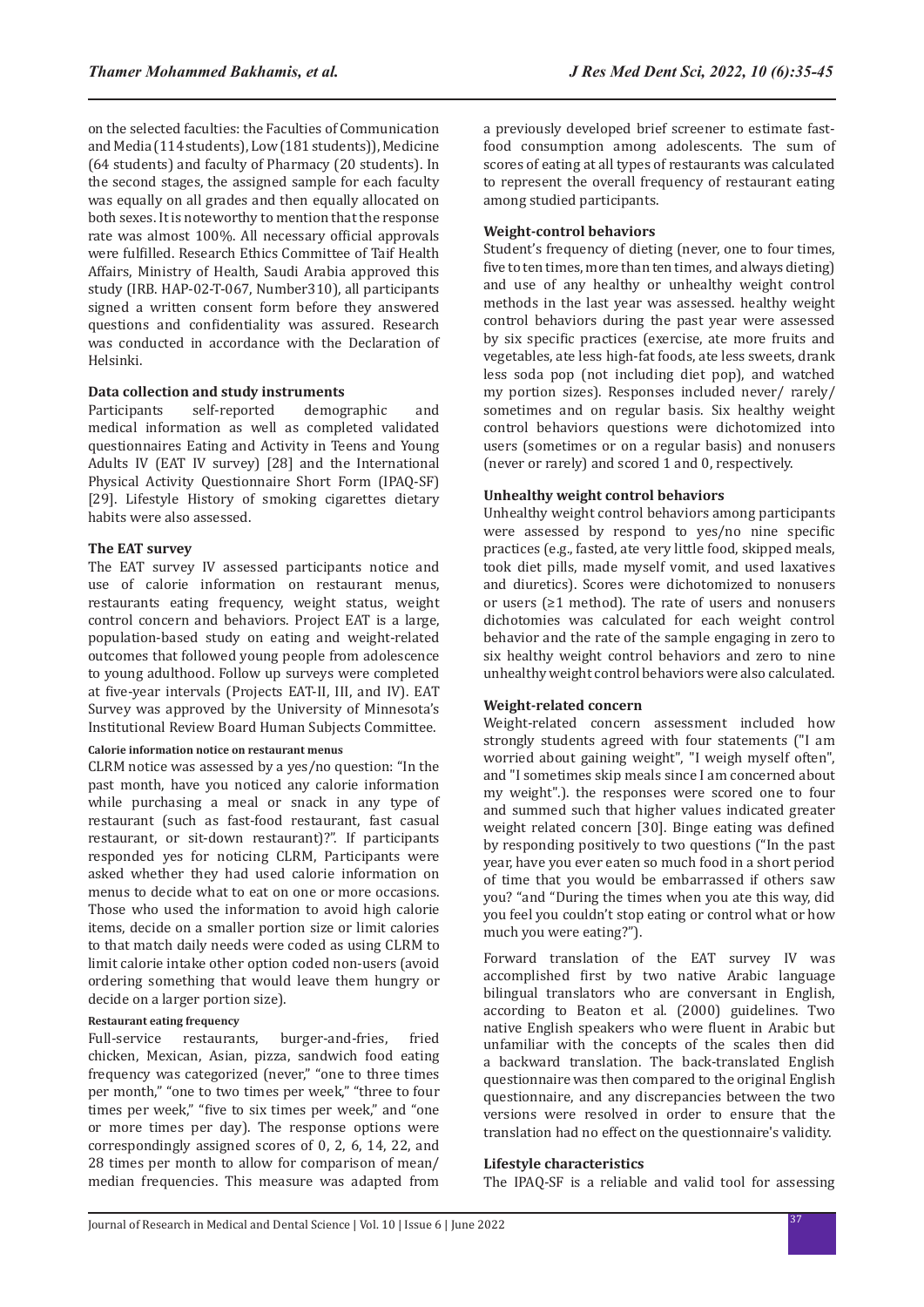Physical activity and Sitting Time from 18-70 years. Using the November 2005 scoring protocol, its results were reported as low, moderate- or high-PA levels and total metabolic equivalents (METs) minutes per week. IPAQ-SF assessed sitting times as minutes per day [29]. Body mass index (BMI) was calculated from self-reported height and weight. Self-report of height (test-retest r=0.98) and weight (test-retest r=0.97) were previously validated in a subsample of 62 female and 63 male participants as part of a 10-year follow-up assessment. Results showed very high correlations between selfreported BMI and measured BMI in females (r=0.98) and males (r=0.95) [31]. Dietary habits were assessed by Arabic version of a questionnaire that was used in previous research among Saudi young adults [32] and the responses (using a 4-point scoring system ranging from 1 to 4) were summed to for dietary habits score. A greater total score represents a dietary pattern reflective of healthier dietary habits.

#### **Statistical analysis**

Statistical analyses were performed using IBM (SPSS) Statistics Version 25.0 software. The descriptive statistics, including frequencies and percentages, were used for categorical variables; Median and range were used for continuous variables after determining the normality using Shapiro test. Chi- square test was used to stratify the CLRM notice and use according to participant characteristics, lifestyle habits, weight control behaviors and concern. and Mann-Whitney U test was used to compare the continuous variables between subgroups e.g., dietary habits score, median restaurants eating frequency, Total MET-Min/week, and weight concern score. Two binary Logistic regression models for menu labels noticing and use of to limit calorie intake presented as yes /no (dummy variable) were conducted to determine the significant contributors associated with them. Significant variables in the bivariate analysis were tested to fit logistic regression. For all statistical tests, a significance level was determined below 5% and quoted as two-tailed hypothesis tests.

#### **RESULTS**

The characteristics of the study participants were presented in Table 1. In total, 379 people completed the survey with age between 18 and 28 years and 50.1 % identified as female. Most (n=341, 90%) were not married (n=253, 69.7%). Most of the participants parents were university educated (43.5% of fathers and 44.6% of mothers). Majority of students mothers (60.4%) were housewives, while 39.1% of student's fathers were retired. More than 40% of the sample were overweight and obese and approximately the same percentage reported being low active and used to site more than 6 hours/ day (42.7% and 39.3% respectively). About one tenth of the sample (n =45, 10.9%) were smokers and chronic illness was reported in 15% of the sample.

Dietary habits history revealed that 10.8% and 22.7% of the participants were eating fruits and vegetables daily respectively, and the median dietary habits score was 21(10-30). In relation to patterns of restaurants eating, the overall median frequency of restaurant eating among students was 12 (range: 7-31) times per month. In particular, participants were eating more frequently at sit-down restaurants, burger and fries, fried chicken, Pizza place restaurants (Table 2).

**Table 1: Calorie label's notice and use to limit calories among King Abdu-Aziz University student in Jeddah, KSA according to Personal and Sociodemographic characteristics.**

|                                    | Total       | Notice [n.] |                                |            | Use to limit calories [280] |               |           |
|------------------------------------|-------------|-------------|--------------------------------|------------|-----------------------------|---------------|-----------|
|                                    | $N = 379$   | Yes         | No                             |            | Yes                         | No            |           |
|                                    |             | n=280 (74%) | n=99 (26%)                     | p value    | n=161 (57.5%)               | n=119 (42.5%) | p value   |
|                                    |             |             | Faculties                      |            |                             |               |           |
| Faculty of Medicine                | 64(16.9%)   | 61(21.8%)   | 3(3%)                          |            | 38(23.6%)                   | 23(19.3%)     |           |
| <b>Faculty of Pharmacy</b>         | 20(5.3%)    | 17(6.1%)    | 3(3%)                          |            | 8(5%)                       | 9(7.6%)       | $0.000a*$ |
| Faculty of Communication and Media | 114(30.1%)  | 65(23.2%)   | 49(49.5%)                      | $0.000a*$  | 48(29.8%)                   | 17(14.3%)     |           |
| Faculty of Law                     | 181(47.8%)  | 137(48.9%)  | 44(44.4%)                      |            | 67(41.6)                    | 70(58.8%)     |           |
|                                    |             |             | Age (years)                    |            |                             |               |           |
| $18 - 21$                          | 189(49.9%)  | 129(46.1%)  | 60(60.6%)                      | $0.034a*$  | 77(47.8%)                   | 52(43.7%)     |           |
| $21 - 24$                          | 136(35.9%)  | 106(37.9%)  | 30(30.3%)                      |            | 54(33.5%)                   | 52(43.7%)     | 0.16      |
| 24-28                              | 54(14.2%)   | 45(16.1%)   | $9(9.1\%)$                     |            | 30(18.6%)                   | 15(12.6%)     |           |
| Median (IQR)                       | $22(18-28)$ | 22 (18-27)  | $21(18-28)$                    | $0.014 b*$ | $22(18-26)$                 | $22(18-27)$   | 0.767     |
|                                    |             |             | Gender                         |            |                             |               |           |
| Male                               | 189(49.9%)  | 131(46.8%)  | 58(58.6%)                      | $0.044a*$  | 72(44.7%)                   | 59(49.6%)     | 0.42      |
| Female                             | 190(50.1%)  | 149(53.2%)  | 41(41.4%)                      |            | 89(55.3%)                   | 60(50.4%)     |           |
|                                    |             |             | Marital status of the students |            |                             |               |           |
| Married                            | 35(9.2)     | 26(9.3)     | $9(9.1\%)$                     |            | 16(9.9%)                    | 10(8.4%)      |           |
| Divorced                           | 3(0.8)      | 3(1.1)      | $0(0.0\%)$                     | 0.584      | 2(1.2%)                     | $1(0.8\%)$    | 0.858     |
| Non-married                        | 341(90)     | 251(89.6)   | 90 (90.9%)                     |            | 143(88.8%)                  | 108(90.8)     |           |
| Marital status of the parents      |             |             |                                |            |                             |               |           |
| Married                            | 318(83.9%)  | 234(83.6%)  | 84(84.8%)                      |            | 134(83.2%)                  | 100(84%)      |           |
| Divorced                           | 26(6.9%)    | 21(7.5%)    | 5(5.1%)                        | 0.683      | 14(8.7%)                    | 7(5.9%)       | 0.595     |
| Widowed                            | 35(9.2%)    | 25(8.9%)    | 10(10.1%)                      |            | 13(8.1%)                    | 12(10.1%)     |           |

<sup>38</sup> Journal of Research in Medical and Dental Science | Vol. 10 | Issue 6 | June 2022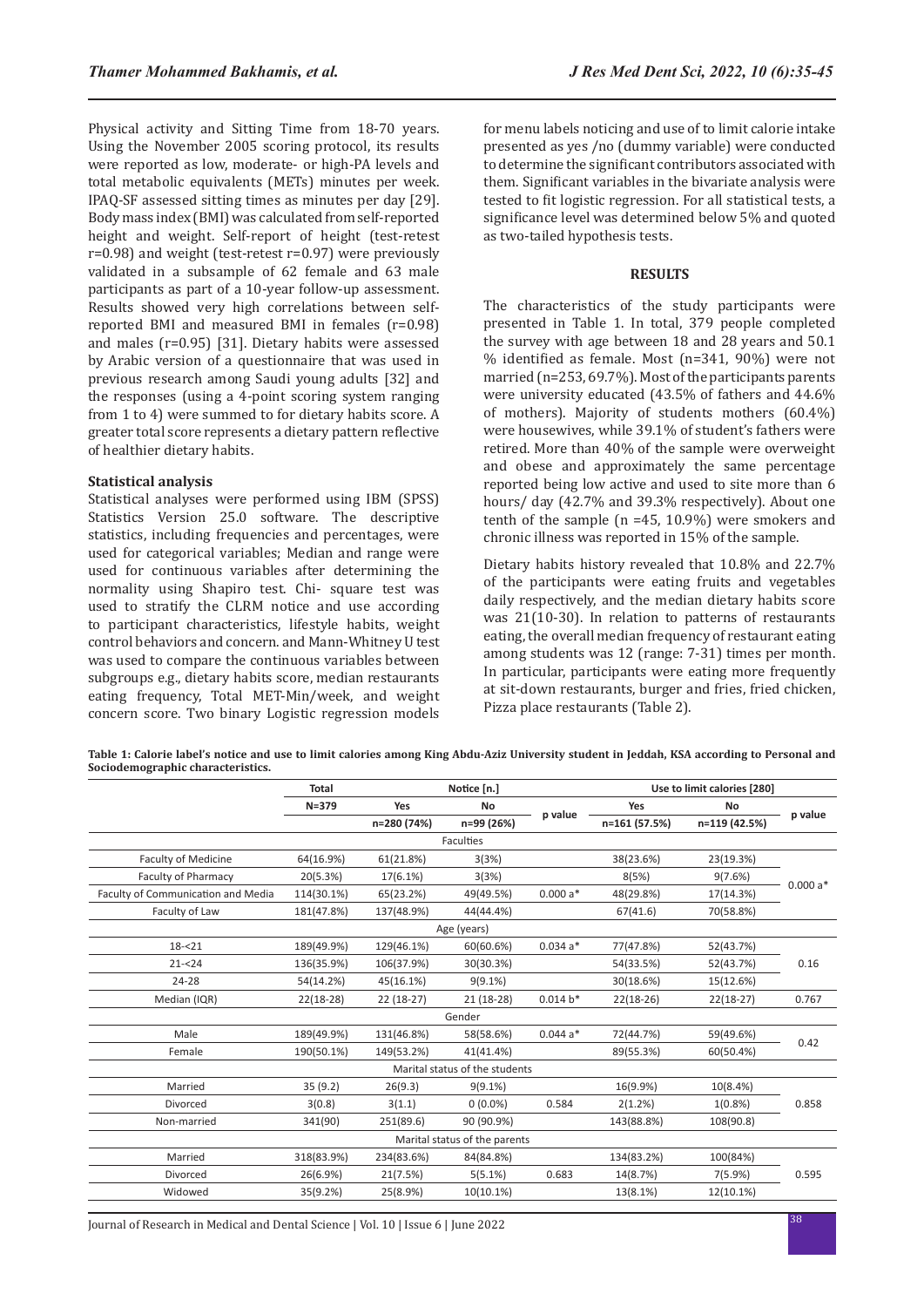|                            | Occupation status of the father                               |                                                              |                                  |       |           |           |       |  |  |
|----------------------------|---------------------------------------------------------------|--------------------------------------------------------------|----------------------------------|-------|-----------|-----------|-------|--|--|
| Unemployed                 | 19(5%)                                                        | 14(5%)                                                       | 5(5.1%)                          |       | 8(5%)     | 6(5%)     |       |  |  |
| Governmental Employee      | 113(29.8%)                                                    | 88(31.4%)                                                    | 25(25.3%)                        |       | 53(32.9%) | 35(29.4%) |       |  |  |
| Private Employee           | 32(8.4%)                                                      | 25(8.9%)                                                     | 7(7.1%)                          |       | 13(8.1%)  | 12(10.1%) |       |  |  |
| Free Lancer                | 34(9%)                                                        | 24(8.6%)                                                     | 10(10.1%)                        | 0.775 | 17(10.6%) | 7(5.9%)   | 0.689 |  |  |
| Retired                    | 148(39.1%)                                                    | 107(38.2%)                                                   | 41(41.4%)                        |       | 59(36.6%) | 48(40.3%) |       |  |  |
| Died                       | 33(8.7%)                                                      | 22(7.9%)                                                     | 11(11.1%)                        |       | 11(6.8%)  | 11(9.2%)  |       |  |  |
|                            |                                                               |                                                              | Occupation status of the mother  |       |           |           |       |  |  |
| Housewife                  | 229(60.4%)                                                    | 162(57.9%)                                                   | 67(67.7%)                        |       | 98(60.9%) | 64(53.8%) |       |  |  |
| Governmental Employee      | 75(19.8%)                                                     | 59(21.1%)                                                    | 16(16.2%)                        |       | 30(18.6%) | 29(24.4%) |       |  |  |
| Private Sector Employee    | 7(1.8%)                                                       | 5(1.8%)                                                      | 2(2%)                            |       | 2(1.2%)   | 3(2.5%)   |       |  |  |
| Free Lancer                | 14(3.7%)                                                      | 10(3.6%)                                                     | 4(4%)                            |       | 5(3.1%)   | 5(4.2%)   | 0.731 |  |  |
| Retired                    | 48(12.7%)                                                     | 38(13.6%)                                                    | 10(10.1%)                        | 0.423 | 23(14.3%) | 15(12.6%) |       |  |  |
| Died                       | 6(1.6%)                                                       | 6(2.1%)                                                      | 0(0%)                            |       | 3(1.9%)   | 3(2.5%)   |       |  |  |
|                            |                                                               |                                                              | Family income                    |       |           |           |       |  |  |
| Less than 3500 SR          | 41(10.8%)                                                     | 30(10.7%)                                                    | $11(11.1\%)$                     |       | 19(11.8%) | 11(9.2%)  |       |  |  |
| 3501-7500                  | 69(18.2%)                                                     | 44(15.7%)                                                    | 25(25.3%)                        |       | 20(12.4%) | 24(20.2%) |       |  |  |
| 7501-11000                 | 61(16.1%)                                                     | 48(17.1%)                                                    | 13(13.1%)                        |       | 33(20.5%) | 15(12.6%) |       |  |  |
| 11001-14500                | 59(15.6%)                                                     | 47(16.8%)                                                    | 12(12.1%)                        |       | 29(18%)   | 18(15.1%) | 0.2   |  |  |
| 14501-18000                | 36(9.5%)                                                      | 24(8.6%)                                                     | 12(12.1%)                        | 0.224 | 15(9.3%)  | 9(7.6%)   |       |  |  |
| More than 18000 SR         | 113(29.8%)                                                    | 87(31.1%)                                                    | 26(26.3%)                        |       | 45(28%)   | 42(35.3%) |       |  |  |
|                            |                                                               |                                                              | Level of education of the father |       |           |           |       |  |  |
| illiterate                 | 17(4.5%)                                                      | 12(4.3%)                                                     | 5(5.1%)                          |       | 8(5%)     | 4(3.4% )  |       |  |  |
| Read and write             | 21(5.5%)                                                      | 18(6.4%)                                                     | 3(3%)                            |       | 9(5.6%)   | 9(7.6%)   |       |  |  |
| Primary                    | 16(4.2%)                                                      | 12(4.3%)                                                     | 4(4%)                            |       | 9(5.6%)   | 3(2.5%)   |       |  |  |
| Middle                     | 32(8.4%)                                                      | 22(7.9%)                                                     | $10(10.1\%)$                     |       | 12(7.5%)  | 10(8.4%)  | 0.861 |  |  |
| Secondary                  | 84(22.2%)                                                     | 60(21.4%)                                                    | 24(24.2%)                        | 0.822 | 33(20.5%) | 27(22.7%) |       |  |  |
| University                 | 165(43.5%)                                                    | 125(44.6%)                                                   | 40(40.4%)                        |       | 72(44.7%) | 53(44.5%) |       |  |  |
| Postgraduate               | 44(11.6%)                                                     | 31(11.1%)                                                    | 13(13.1%)                        |       | 18(11.2%) | 13(10.9%) |       |  |  |
|                            |                                                               |                                                              | Level of education of the mother |       |           |           |       |  |  |
| illiterate                 | 19(5%)                                                        | 14(5%)                                                       | 5(5.1%)                          |       | 8(5%)     | 6(5%)     |       |  |  |
| Read and write             | 18(4.7%)                                                      | 14(5%)                                                       | 4(4%)                            |       | 8(5%)     | 6(5%)     |       |  |  |
| Primary                    | 27(7.1%)                                                      | 20(7.1%)                                                     | 7(7.1%)                          |       | 13(8.1%)  | 7(5.9%)   |       |  |  |
| Middle                     | 36(9.5%)                                                      | 23(8.2%)                                                     | 13(13.1%)                        |       | 15(9.3%)  | 8(6.7%)   | 0.855 |  |  |
| Secondary                  | 87(23%)                                                       | 61(21.8%)                                                    | 26(26.3%)                        | 0.719 | 33(20.5%) | 28(23.5%) |       |  |  |
| University                 | 169(44.6%)                                                    | 130(46.4%)                                                   | 39(39.4%)                        |       | 76(47.2%) | 54(45.4%) |       |  |  |
| Postgraduate               | 23(6.1%)                                                      | 18(6.4%)                                                     | 5(5.1%)                          |       | 8(5%)     | 10(8.4%)  |       |  |  |
| Chronic illness            | 57(15%)                                                       | 38(13.6%)                                                    | 19(19.2%)                        | 0.179 | 22(13.7%) | 16(13.4%) | 0.958 |  |  |
| Regular medications intake | 58(15.3%)                                                     | 41(14.6%)                                                    | 17(17.2%)                        | 0.548 | 23(14.3%) | 18(15.1%) | 0.844 |  |  |
|                            | a* Significant association was assessed using Chi-square test |                                                              |                                  |       |           |           |       |  |  |
|                            |                                                               | b* Significant association was assessed using Mann-Whitney U |                                  |       |           |           |       |  |  |

Approximately three quarters of participants (74%) reported they had noticed CLRM while purchasing a meal or snack in a restaurant within the past month. Female sex (P<0.044), smoking (0.038), higher age (P<0.014), practical college studying (P<0.000), higher levels of physical activities (p<0.003), more vegetables intake  $(p<0.024)$ , a positive history of dieting during the last year (p<0.005), committing higher healthy weight control behaviors  $(p<0.000)$  and reports of higher weight related concern (0.000) were all related with higher likelihood of calorie label noticing. For CLRM noticing, the Composite Unhealthy weight control behavior Score, binge eating, and frequency of different restaurant eating did not significantly associated with the different strata (Tables 1-4).

As shown in Figure 1, the majority of students who had noticed CLRM during last month reported they use it to avoid high calorie menu items (45.7%). One tenth of participants reported using CLRM to help avoid menu items that would leave them hungry (10.7%) or to help decide on a smaller or larger portion size (8.9 and 3.2  $%$  respectively). A little percentage  $(2.8\%)$  of students reported using CLRM on choosing calories that match their daily needs. About one third of participants who noticed calorie information (28.6%) reported they did not use it when determining what to purchase on one or more occasions.

Higher likelihood of CLRM using to limit calorie intake was linked to higher levels of physical activities (P<0.001), lower sitting time (p<0.015), attending faculties of medicine and communication, healthier dietary habits (p<0.000), lower overall frequency of restaurant eating (P<0.006), frequent dieting during the last year (p<0.000), committing various weight control behaviors (healthy  $(p<0.000)$  and unhealthy  $(p<0.003)$ ), and higher score of weight related concern (0.000). The use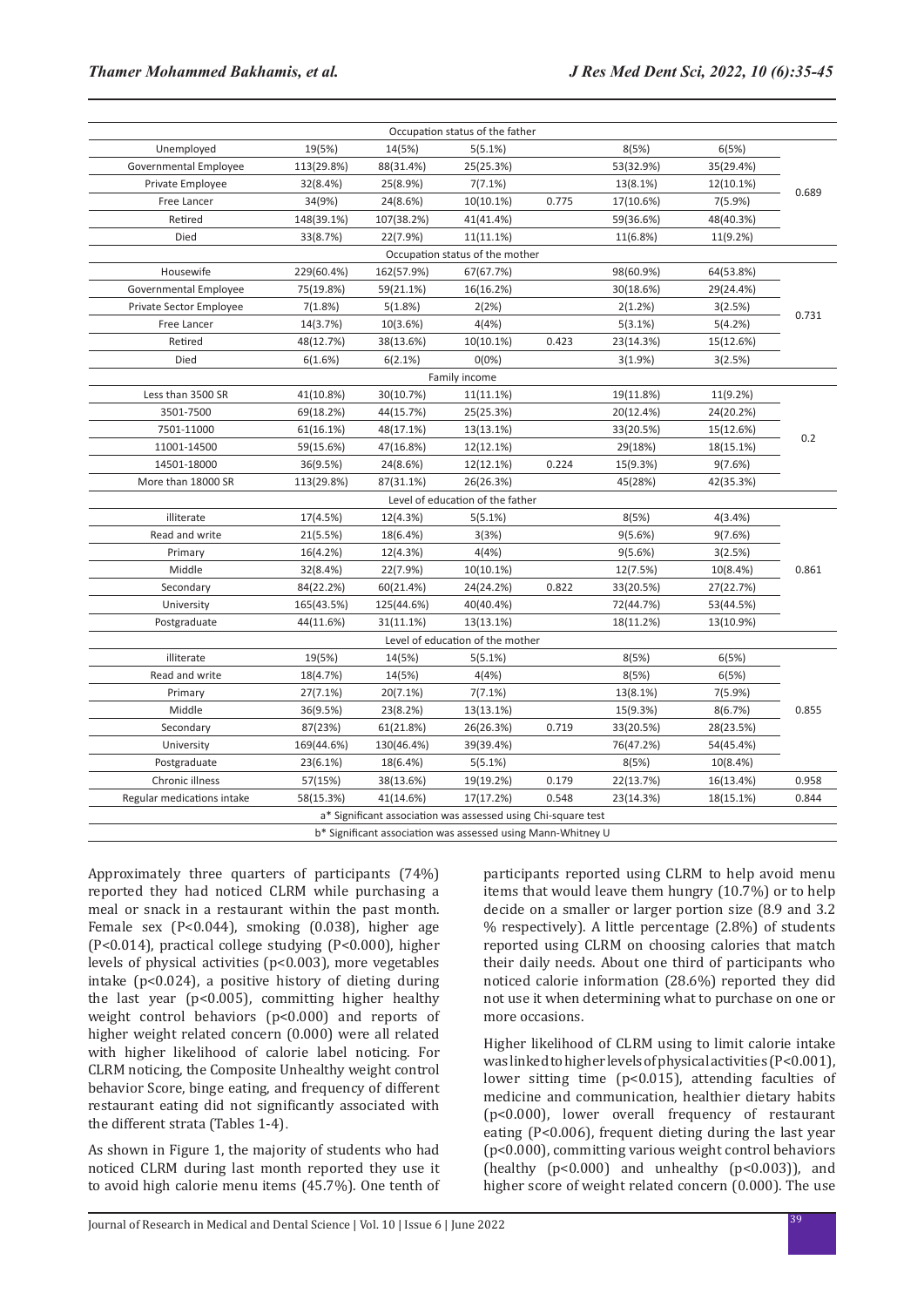**Table 2: Calorie label's notice and use to limit calories among King Abdu-Aziz University student in Jeddah, according to lifestyle habits and restaurant eating frequency.**

|                            | Total                                                                         | Notice [n=379]                                                                                    |                   |            | Use to limit calories [n=280] |                |            |  |  |
|----------------------------|-------------------------------------------------------------------------------|---------------------------------------------------------------------------------------------------|-------------------|------------|-------------------------------|----------------|------------|--|--|
|                            |                                                                               | Yes                                                                                               | No                | p value    | Yes                           | No             | p value    |  |  |
|                            | $[N=379]$                                                                     | n=280 (74%)                                                                                       | n=99 (26%)        |            | n=161 (57.5%)                 | n=119 (42.50%) |            |  |  |
|                            |                                                                               |                                                                                                   | Physical activity |            |                               |                |            |  |  |
| Low                        | 162(42.7%)                                                                    | 106(37.9%)                                                                                        | 56(56.6%)         |            | 49(30.4%)                     | 57(47.9%)      |            |  |  |
| Moderate                   | 136(35.9%)                                                                    | 113(40.4%)                                                                                        | 23(23.2%)         |            | 65(40.4%)                     | 48(40.3%)      | $0.001a*$  |  |  |
| High                       | 81(21.4%)                                                                     | 61(21.8%)                                                                                         | 20(20.2%)         | $0.002a*$  | 47(29.2%)                     | 14(11.8%)      |            |  |  |
| Total MET-Min/week         | 1080(0.00-5508)                                                               | 1206.5(0.00-5508)                                                                                 | 579(0.00-5508)    | $0.040 b*$ | 1548(0.00-5508)               | 695(0.00-3897) | $0.000 b*$ |  |  |
|                            |                                                                               |                                                                                                   | Sitting time      |            |                               |                |            |  |  |
| 1-2 hours/ day             | 54(14.2%)                                                                     | 39(13.9%)                                                                                         | 15(15.2%)         |            | 22(13.7%)                     | 17(14.3%)      |            |  |  |
| 3-4 hours / day            | 113(29.8%)                                                                    | 84(30%)                                                                                           | 29(29.3%)         | 0.937      | 59(36.6%)                     | 25(21%)        | $0.015a*$  |  |  |
| 5-6 hours/ day             | 63(16.6%)                                                                     | 45(16.1%)                                                                                         | 18(18.2%)         |            | 27(16.8%)                     | 18(15.1%)      |            |  |  |
| More than 6 hours/ day     | 149(39.3%)                                                                    | 112(40%)                                                                                          | 37(37.4%)         |            | 53(32.9%)                     | 59(49.6%)      |            |  |  |
|                            |                                                                               |                                                                                                   | <b>BMI</b>        |            |                               |                |            |  |  |
| Underweight                | 58(15.3%)                                                                     | 38(13.6%)                                                                                         | 20(20.2%)         |            | 22(13.7%)                     | 16(13.4%)      |            |  |  |
| Overweight                 | 96(25.3%)                                                                     | 69(24.6%)                                                                                         | 27(27.3%)         | 0.144      | 43(26.7%)                     | 26(21.8%)      | 0.815      |  |  |
| Obesity                    | 52(13.7%)                                                                     | 36(12.9%)                                                                                         | 16(16.2%)         |            | 20(12.4%)                     | 16(13.4%)      |            |  |  |
| <b>BMI Median (IQR)</b>    | 0.749<br>23.6(15.1-48.8)<br>23.5(15.1-48.8)<br>24(15.6-41.2)<br>23.8(15.1-42) |                                                                                                   | 23.1(16.2-48.8)   | 0.563      |                               |                |            |  |  |
| Non-smoking                | 334(88.1%)                                                                    | 241(86.1%)                                                                                        | 93(93.9%)         |            | 138(85.7%)                    | 103(86.6%)     | 0.841      |  |  |
| Smoker                     | 45(11.9%)                                                                     | 39(13.9%)                                                                                         | 6(6.1%)           | $0.038a*$  | 23(14.3%)                     | 16(13.4%)      |            |  |  |
| Daily Fruits intake        | 41(10.8%)                                                                     | 30(10.7%)                                                                                         | 11(11.1%)         | 0.505      | 25(15.5%)                     | 5(4.2%)        | $0.000a*$  |  |  |
| Daily Vegetables intake    | 86(22.7%)                                                                     | 70(25%)                                                                                           | 16(16.2%)         | $0.024a*$  | 50(31.1%)                     | 20(16.8%)      | $0.000*$   |  |  |
| Fried food intake (never)  | 77(20.3%)                                                                     | 54(19.3%)                                                                                         | 23(23.2%)         | 0.329      | 46 (28.6%)                    | 8(6.7%)        | $0.000a*$  |  |  |
| Daily Breakfast intake     | 137(36.1%)                                                                    | 100(35.7%)                                                                                        | 37(37.4%)         | 0.952      | 70(43.5%)                     | 30(25.2%)      | $0.000a*$  |  |  |
| Eating with family (daily) | 169(44.6%)                                                                    | 126(45%)                                                                                          | 43(43.3%)         | 0.29       | 64(39.8%)                     | 62(52.1%)      | 0.22       |  |  |
| Taking meal regularly      | 95(25.1%)                                                                     | 71(25.4%)                                                                                         | 24(24.2%)         | 0.826      | 53(32.9%)                     | 18(15.1%)      | $0.001a*$  |  |  |
| Diet Score Median (IQR)    | $21(10-30)$                                                                   | $21(10-30)$                                                                                       | 20 (11-30)        | 0.38       | 22(12-29)                     | $20(10-30)$    | $0.000 b*$ |  |  |
| Burger and fries#          | $2(0.00-28)$                                                                  | $2(0.00-28)$                                                                                      | $2(0.00-28)$      | 0.899      | $2(0.00-28)$                  | $6(0.00-28)$   | $0.000 b*$ |  |  |
| Mexican food               | $0(0.00-28)$                                                                  | $0(0.00-28)$                                                                                      | $0(0.00-28)$      | 0.32       | $0(0.00-22)$                  | $0(0.00-28)$   | 0.297      |  |  |
| fried chicken #            | $2(0.00-28)$                                                                  | $2(0.00-28)$                                                                                      | $2(0.00-28)$      | 0.178      | $2(0.00-28)$                  | $2(0.00-28)$   | $0.008 b*$ |  |  |
| Sandwich or sub#           | $0(0.00-28)$                                                                  | $0(0.00-28)$                                                                                      | $1(0.00-14)$      | 0.456      | $2(0.00-28)$                  | $0(0.00-22)$   | 0.389      |  |  |
| Pizza place#               | $2(0.00-28)$                                                                  | $2(0.00-28)$                                                                                      | $2(0.00-14)$      | 0.156      | $2(0.00-22)$                  | $2(0.00-28)$   | 0.543      |  |  |
| Asian fast food#           | $0(0.00-28)$                                                                  | $0(0.00-28)$                                                                                      | $0(0.00-14)$      | 0.977      | $0(0.00-22)$                  | $0(0.00-28)$   | 0.137      |  |  |
| Sit-down restaurants#      | $2(0.00-28)$                                                                  | $2(0.00-28)$                                                                                      | $2(0.00-28)$      | 0.928      | $2(0.00-28)$                  | $2(0.00-28)$   | 0.223      |  |  |
| Any Restaurants            | $12(7-31)$                                                                    | $12(7-31)$                                                                                        | $12(7-31)$        | 0.375      | $11(7-31)$                    | $12(7-27)$     | $0.006 b*$ |  |  |
|                            |                                                                               | # Median frequency of eating (IQR), a* Significant association was assessed using Chi-square test |                   |            |                               |                |            |  |  |
|                            | b* Significant association was assessed using Mann-Whitney U                  |                                                                                                   |                   |            |                               |                |            |  |  |

**Table 3: Calorie label's notice and use to limit calories among King Abdu-Aziz University student in Jeddah, KSA, according to Dieting and other Weight-control behaviors.** $\overline{a}$ 

|                              |            | Notice [n=379]                                 |                             |            | Use to limit calories [n=280] |               |           |
|------------------------------|------------|------------------------------------------------|-----------------------------|------------|-------------------------------|---------------|-----------|
|                              | Total      | Yes                                            | No                          | p value    | Yes                           | No            | p value   |
|                              | $[N=379]$  | n=280 (74%)                                    | n=99 (26%)                  |            | n=161 (57.5%)                 | n=119 (42.50) |           |
| Dieting during the last year | 240(63.3%) | 189(67.5)                                      | 51(51.5%)                   | $0.005a*$  | 123(76.4)                     | 66(55.5%)     | $0.000a*$ |
|                              |            |                                                | Dieting frequency /year     |            |                               |               |           |
| Never                        | 139(36.7%) | 92(32.9)                                       | 47(47.5%)                   |            | 38(23.6%)                     | 54(45.4%)     |           |
| 1-4 times                    | 146(38.5%) | 116(41.4)                                      | 30(30.3%)                   |            | 69(42.9%)                     | 47(39.5%)     | $0.000a*$ |
| 5-10 times                   | 27(7.1%)   | 21(7.5)                                        | 6(6.1%)                     | 0.072      | 15(9.3%)                      | $6(5.0\%)$    |           |
| More than 10 times           | 67(17.7%)  | 51(18.2)                                       | 16(16.2%)                   |            | 39(24.2%)                     | 12(10.1%)     |           |
|                              |            |                                                | Are you currently trying to |            |                               |               |           |
| Lose weight                  | 199(52.5%) | 156(55.7)                                      | 43(43.4%)                   |            | 99(61.5%)                     | 57(47.9%)     |           |
| Gain weight                  | 58(15.3%)  | 37(13.2%)                                      | 21(21.2%)                   | 0.062      | 14(8.7%)                      | 23(19.3%)     | $0.016a*$ |
| Nothing                      | 122(32.2%) | 87(31.1%)                                      | 35(35.4%)                   |            | 48(29.8%)                     | 39(32.8%)     |           |
|                              |            | Types of Healthy weight control behaviors used |                             |            |                               |               |           |
| <b>Exercise Users</b>        | 301(79.4%) | 232(82.9%)                                     | 69(69.7%)                   | $0.005a*$  | 145(90.1%)                    | 87(73.1%)     | $0.000a*$ |
| Ate more fruits              | 278(73.4%) | 213(76.1%)                                     | 65(65.7%)                   | $0.044 a*$ | 139(86.3%)                    | 74(62.2%)     | $0.000a*$ |
| Ate less fat                 | 279(73.6%) | 220(78.6%)                                     | 59(59.6%)                   | $0.000a*$  | 144(89.4%)                    | 76(63.9%)     | $0.000a*$ |
| Ate less sweets              | 270(71.2%) | 216(77.1%)                                     | 54(54.5%)                   | $0.000a*$  | 137(85.1%)                    | 79(66.4%)     | $0.000a*$ |
| Drank less soda              | 253(66.8%) | 196(70%)                                       | 57(57.6%)                   | $0.024a*$  | 119(73.9%)                    | 77(64.7%)     | 0.097     |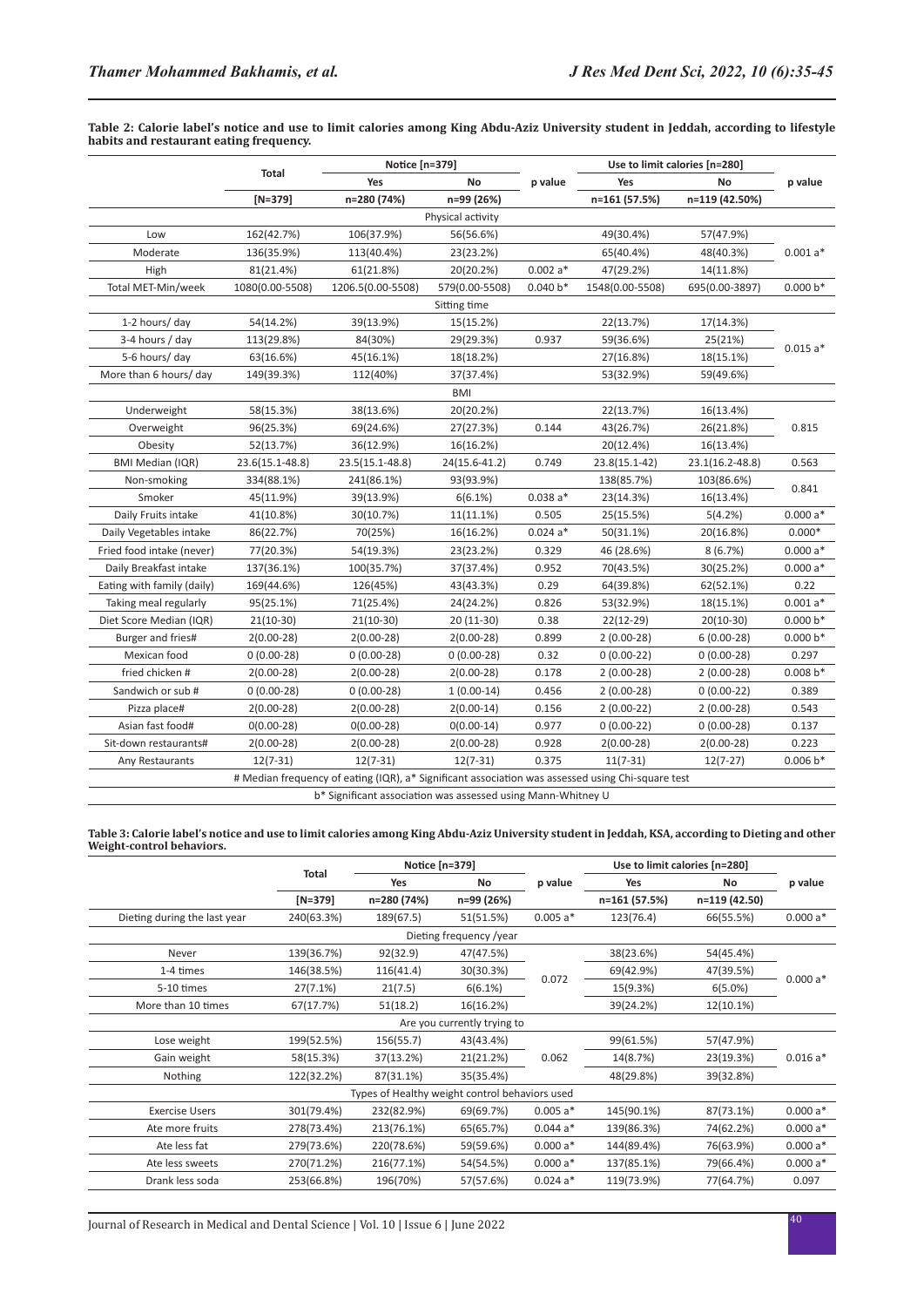| Watch food portions                                           | 289(76.3%) | 224(80%)                                         | 65(65.7%)    | $0.004a*$ | 143(88.8%) | 81(68.1%)  | $0.000a*$ |  |  |
|---------------------------------------------------------------|------------|--------------------------------------------------|--------------|-----------|------------|------------|-----------|--|--|
| Types of Unhealthy weight control behaviors used              |            |                                                  |              |           |            |            |           |  |  |
| Fasting                                                       | 145(38.3%) | 110(39.3%)                                       | 35(35.4%)    | 0.489     | 78(48.4%)  | 32(26.9%)  | $0.000a*$ |  |  |
| Ate very little food                                          | 202(53.3%) | 162(57.9%)                                       | 40(40.4%)    | $0.003a*$ | 99(61.5%)  | 63(52.9%)  | 0.152     |  |  |
| Used powder or special drink                                  | 42(11.1%)  | 29(10.4%)                                        | 13(13.1%)    | 0.45      | 22(13.7%)  | 7(5.9%)    | $0.035a*$ |  |  |
| Skipped meals                                                 | 164(43.3%) | 131(46.8%)                                       | 33(33.3%)    | $0.020a*$ | 80(49.7%)  | 51(42.9%)  | 0.257     |  |  |
| Took diet pills                                               | 25(6.6%)   | 16(5.7%)                                         | $9(9.1\%)$   | 0.245     | 11(6.8%)   | 5(4.2%)    | 0.349     |  |  |
| Made him/her vomit                                            | 20(5.3%)   | 16(5.7%)                                         | $4(4.0\%)$   | 0.522     | 13(8.1%)   | 3(2.5%)    | $0.048a*$ |  |  |
| Used laxatives                                                | 24(6.3%)   | 14(5.0%)                                         | $10(10.1\%)$ | 0.073     | 8(5%)      | 6(5%)      | 0.978     |  |  |
| Used diuretics                                                | 22(5.8%)   | 14(5.0%)                                         | 8(8.1%)      | 0.26      | 9(5.6%)    | 5(4.2%)    | 0.598     |  |  |
| Smoked more cigarettes                                        | 11(2.9%)   | 9(3.2%)                                          | $2(2.0\%)$   | 0.543     | 8(5%)      | $1(0.8\%)$ | 0.053     |  |  |
|                                                               |            | Composite Healthy weight Control Behavior Score: |              |           |            |            |           |  |  |
| 0-2 Healthy Behavior                                          | 69(18.2%)  | 41(14.6%)                                        | 28(28.3%)    |           | 11(6.8%)   | 30(25.2%)  |           |  |  |
| 3-4 Healthy Behaviors                                         | 75(19.8%)  | 48(17.2%)                                        | 27(27.3%)    | $0.000a*$ | 18(11.2%)  | 30(25.25)  | $0.000a*$ |  |  |
| 5-6 Healthy Behaviors                                         | 235(62.0%) | 191(68.2%)                                       | 44(44.4%)    |           | 132(82.0%) | 59(49.6%)  |           |  |  |
| Composite Unhealthy Weight Control Behavior Score             |            |                                                  |              |           |            |            |           |  |  |
| $0 - 2$ Unhealthy Behavior                                    | 259(68.3%) | 187(66.8%)                                       | 72(72.7%)    | 0.548     | 95(59%)    | 92(77.3%)  |           |  |  |
| 3-5 Unhealthy Behaviors                                       | 103(27.2%) | 80(28.6%)                                        | 23(23.2%)    |           | 55(34.2%)  | 25(21.0%)  | $0.003a*$ |  |  |
| $6 - 9$ Unhealthy Behaviors                                   | 17(4.5%)   | 13(4.6%)                                         | $4(4.0\%)$   |           | 11(6.8%)   | 2(1.7%)    |           |  |  |
| a* Significant association was assessed using Chi-square test |            |                                                  |              |           |            |            |           |  |  |

**Table 4: Calorie label's notice and use to limit calories among King Abdu-Aziz University student in Jeddah, KSA, according to Binge eating and weight related concern.**

|                                   | <b>Total</b>                                                 | Notice [n=379]                                                           |                                   |            | Use to limit calories [n=280] |               |            |  |  |
|-----------------------------------|--------------------------------------------------------------|--------------------------------------------------------------------------|-----------------------------------|------------|-------------------------------|---------------|------------|--|--|
|                                   |                                                              | Yes                                                                      | <b>No</b>                         | p value    | Yes                           | No            | p value    |  |  |
|                                   | $N = 379$                                                    | n=280 (74%)                                                              | n=99 (26%)                        |            | n=161 (57.5%)                 | n=119 (42.5%) |            |  |  |
| <b>Bing eating</b>                | 92(24.3)                                                     | 73(26.1)                                                                 | 19(19.2)                          | 0.17       | 41(25.5)                      | 32(26.9)      | 0.788      |  |  |
| I think a lot about being thinner |                                                              |                                                                          |                                   |            |                               |               |            |  |  |
| Strongly disagree                 | 97(25.6)                                                     | 61(21.8%)                                                                | 36(36.4%)                         |            | 26(16.1%)                     | 35(29.4%)     |            |  |  |
| Somewhat disagree                 | 27(7.1)                                                      | 18(6.4%)                                                                 | $9(9.1\%)$                        |            | 9(5.6%)                       | 9(7.6%)       | $0.036a*$  |  |  |
| Somewhat agree                    | 84(22.2)                                                     | 64(22.9%)                                                                | 20(20.2%)                         | $0.015a*$  | 38(23.6%)                     | 26(21.8%)     |            |  |  |
| Strongly agree                    | 171(45.1)                                                    | 137(48.9%)                                                               | 34(34.3%)                         |            | 88(54.7%)                     | 49(41.2%)     |            |  |  |
|                                   |                                                              |                                                                          | I am worried about gaining weight |            |                               |               |            |  |  |
| Strongly disagree                 | 79(20.8)                                                     | 51(18.2%)                                                                | 28(28.3%)                         |            | 24(14.9%)                     | 27(22.7%)     |            |  |  |
| Somewhat disagree                 | 35(9.2)                                                      | 24(8.6%)                                                                 | $11(11.1\%)$                      |            | 12(7.5%)                      | 12(10.1%)     |            |  |  |
| Somewhat agree                    | 86(22.7)                                                     | 51(18.2%)                                                                | 35(35.4%)                         | $0.000a*$  | 23(14.3%)                     | 28(23.5%)     | $0.013a*$  |  |  |
| Strongly agree                    | 179(47.2)                                                    | 154(55%)                                                                 | 25(25.3%)                         |            | 102(63.4%)                    | 52(43.7%)     |            |  |  |
|                                   |                                                              |                                                                          | I weigh myself often              |            |                               |               |            |  |  |
| Strongly disagree                 | 86(22.7)<br>34(28.6%)<br>59(21.1%)<br>27(27.3%)<br>25(15.5%) |                                                                          |                                   |            |                               |               |            |  |  |
| Somewhat disagree                 | 77(20.3)                                                     | 56(20%)                                                                  | 21(21.2%)                         |            | 27(16.8%)                     | 29(24.4%)     | $0.001a*$  |  |  |
| Somewhat agree                    | 127(33.5)                                                    | 95(33.9%)                                                                | 32(32.3%)                         | 0.494      | 57(35.4%)                     | 38(31.9%)     |            |  |  |
| Strongly agree                    | 89(23.5)                                                     | 70(25%)                                                                  | 19(19.2%)                         |            | 52(32.3%)                     | 18(15.1%)     |            |  |  |
|                                   |                                                              | I sometimes skip meals since I am concerned about my weight.             |                                   |            |                               |               |            |  |  |
| Strongly disagree                 | 123(32.5)                                                    | 79(28.2%)                                                                | 44(44.4%)                         |            | 31(19.3%)                     | 48(40.3%)     |            |  |  |
| Somewhat disagree                 | 60(15.8)                                                     | 48(17.1%)                                                                | 12(12.1%)                         |            | 23(14.3%)                     | 25(21%)       |            |  |  |
| Somewhat agree                    | 94(24.8)                                                     | 63(22.5%)                                                                | 31(31.3%)                         | $0.000a*$  | 42(26.1%)                     | 21(17.6%)     | $0.000a*$  |  |  |
| Strongly agree                    | 102(26.9)                                                    | 90(32.1%)                                                                | 12(12.1%)                         |            | 65(40.4%)                     | 25(21%)       |            |  |  |
|                                   |                                                              |                                                                          | Weight-related Concern Score      |            |                               |               |            |  |  |
| Mean ± SD. Median (IQR)           | $12(4-16)$                                                   | $12(4-16)$                                                               | $10(4-16)$                        | $0.000 b*$ | $13(4-16)$                    | $11(4-16)$    | $0.000 b*$ |  |  |
|                                   |                                                              | <sup>a*</sup> Significant association was assessed using Chi-square test |                                   |            |                               |               |            |  |  |
|                                   | b* Significant association was assessed using Mann-Whitney U |                                                                          |                                   |            |                               |               |            |  |  |

of menu labels to limit calorie intake was higher (84.6%, 6-9) among participants using unhealthy weight control behaviors than healthy behaviors (69.1). Associations were also observed when frequency of eating at specific types of restaurants (Burger and fries and fried chicken restaurants) was examined. Use of CLRM menu to limit calorie intake was related to eating less often at burger & fries and fried chicken restaurants. Proportion of participants who notice and use CLRM to limit calorie intake was lower among those using unhealthier weight control behaviors (use 3-9 behaviors) (41%) than it was among those using healthier behaviors (3-6 behaviors) (93.2%) (Tables 1-4).

The significant contributing factors of CLRM notice and use to limit caloric intake were illustrated using ORs in Table 5. Logistic regression revealed that, Participants who attended Practical faculties, had a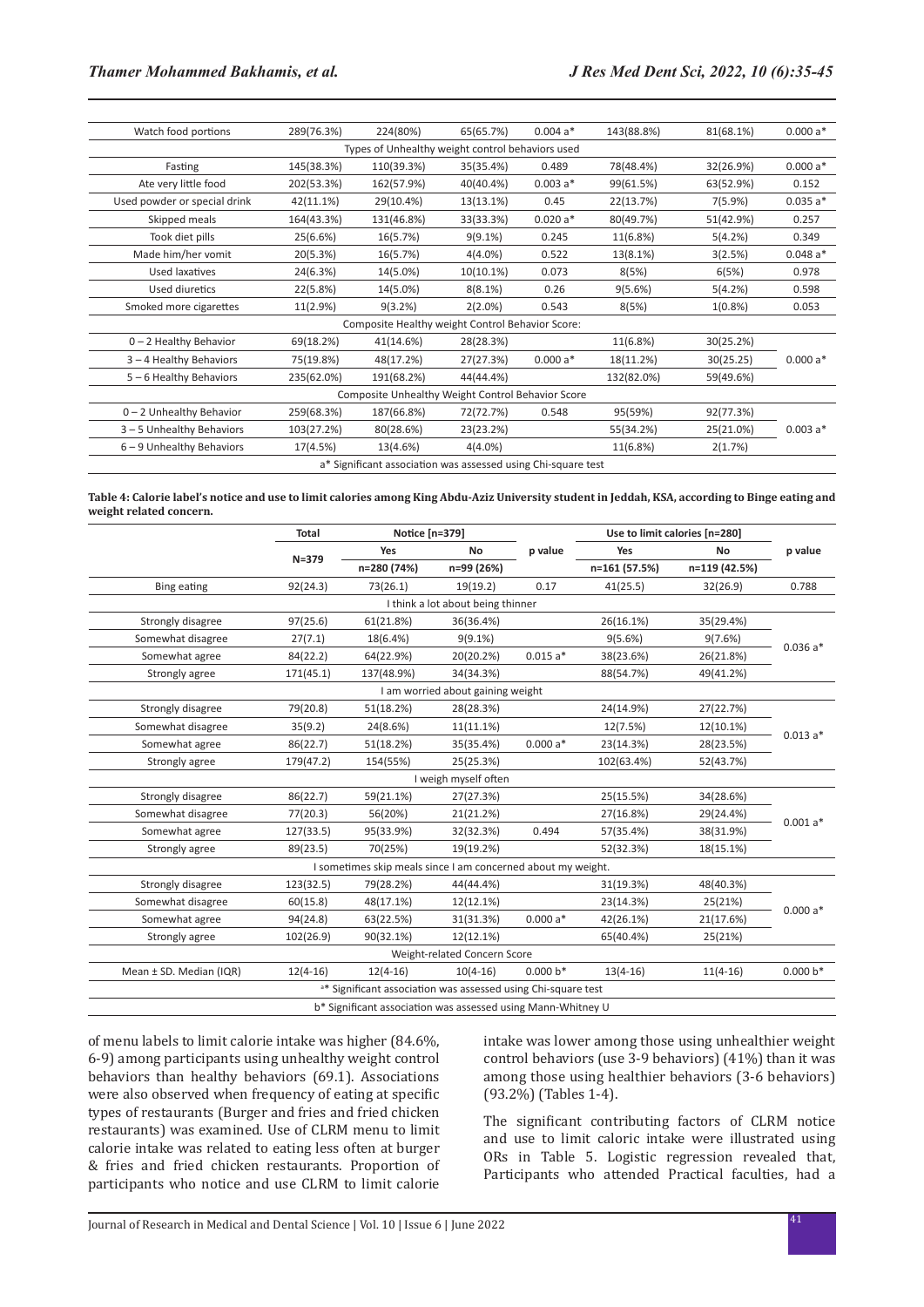

**Figure 1: Calorie labels on restaurants menus use in deciding what to order among King Abdul-Aziz University Students in Jeddah City, Saudi Arabia (n=379).**

**Table 5: Logistic Regression Model to identify the significant contributing factors in CLRM Noticing and use to limit calories intake.**

|                       | <b>Variables</b>                                   | В                                                | <b>OR</b> |       | 95% CI for OR |          |  |  |  |
|-----------------------|----------------------------------------------------|--------------------------------------------------|-----------|-------|---------------|----------|--|--|--|
|                       |                                                    |                                                  |           | LL    | UL            | p-value  |  |  |  |
|                       |                                                    | Sex                                              |           |       |               |          |  |  |  |
|                       | Female                                             | 0.487                                            | 1.627     | 0.964 | 2.746         | 0.068    |  |  |  |
|                       |                                                    | Faculties                                        |           |       |               |          |  |  |  |
|                       | Practical                                          | 1.659                                            | 5.254     | 2.119 | 13.028        | $0.000*$ |  |  |  |
|                       | Age (years)                                        | 0.09                                             | 1.094     | 0.958 | 1.249         | 0.185    |  |  |  |
|                       | Smoking                                            | 1.128                                            | 3.088     | 1.183 | 8.062         | $0.021*$ |  |  |  |
|                       |                                                    | <b>Physical Activity</b>                         |           |       |               |          |  |  |  |
|                       | Moderate                                           | 0.658                                            | 1.931     | 1.045 | 3.568         | $0.036*$ |  |  |  |
| Notice                | High                                               | 0.289                                            | 1.335     | 0.672 | 2.651         | 0.41     |  |  |  |
|                       |                                                    | Vegetables intake/week                           |           |       |               |          |  |  |  |
|                       | 1-2 times/w                                        | 0.597                                            | 1.816     | 0.577 | 2.107         | 0.113    |  |  |  |
|                       | 3-4 times/week                                     | 0.097                                            | 1.102     | 0.67  | 3.123         | 0.768    |  |  |  |
|                       | Daily                                              | 0.369                                            | 1.447     | 0.958 | 1.249         | 0.347    |  |  |  |
|                       | Healthy weight control behaviors composite score   |                                                  |           |       |               |          |  |  |  |
|                       | 5-6 Healthy weight control behaviors               | 0.44                                             | 1.553     | 0.709 | 3.401         | 0.271    |  |  |  |
|                       | 3-4 Healthy weight control behaviors               | $-0.12$                                          | 0.887     | 0.404 | 1.95          | 0.766    |  |  |  |
|                       | Weight concern                                     | 0.102                                            | 1.108     | 1.015 | 1.208         | $0.022*$ |  |  |  |
|                       | Dieting                                            | $-0.241$                                         | 0.786     | 0.386 | 1.598         | 0.0506   |  |  |  |
|                       |                                                    | Faculties                                        |           |       |               |          |  |  |  |
|                       | Medicine                                           | 1.093                                            | 2.984     | 1.32  | 6.745         | $0.009*$ |  |  |  |
|                       | Pharmacy                                           | 0.376                                            | 1.456     | 0.44  | 4.821         | 0.539    |  |  |  |
|                       | Communication                                      | 1.426                                            | 4.163     | 1.88  | 9.223         | $0.000*$ |  |  |  |
|                       |                                                    | Healthy weight control behaviors composite score |           |       |               |          |  |  |  |
|                       | 3-4 Healthy weight control behaviors               | 0.057                                            | 1.059     | 0.366 | 3.063         | 0.916    |  |  |  |
|                       | 5-6 Healthy weight control behaviors               | 1.066                                            | 2.903     | 1.08  | 7.805         | $0.035*$ |  |  |  |
|                       | Unhealthy weight control behaviors composite score |                                                  |           |       |               |          |  |  |  |
|                       | 3-5 Unhealthy weight control behaviors             | 0.39                                             | 1.477     | 0.699 | 3.122         | 0.307    |  |  |  |
|                       | 6-9 Unhealthy weight control behaviors             | 0.899                                            | 2.458     | 0.434 | 13.917        | 0.309    |  |  |  |
| Use to limit calories | Dietary habits score                               | 0.115                                            | 1.122     | 1.023 | 1.23          | $0.014*$ |  |  |  |
|                       | Eating Frequency in any Restaurant type            | $-0.047$                                         | 0.954     | 0.84  | 1.083         | 0.469    |  |  |  |
|                       | Eating frequency in Burger & Fries restaurants     | $-0.029$                                         | 0.972     | 0.9   | 1.049         | 0.464    |  |  |  |
|                       | Eating Frequency in Fried Chicken restaurants      | $-0.028$                                         | 0.972     | 0.891 | 1.061         | 0.532    |  |  |  |
|                       | Dieting frequency/year                             | 0.166                                            | 1.18      | 0.507 | 2.749         | 0.701    |  |  |  |
|                       |                                                    | Currently Trying to                              |           |       |               |          |  |  |  |
|                       | Gain weight                                        | 0.167                                            | 1.182     | 0.462 | 3.022         | 0.727    |  |  |  |
|                       | Loss Weight                                        | 1.081                                            | 2.948     | 0.911 | 9.538         | 0.071    |  |  |  |
|                       | Maintain weight                                    | 1.232                                            | 3.428     | 1.064 | 11.045        | $0.039*$ |  |  |  |
|                       |                                                    | Physical activity                                |           |       |               |          |  |  |  |
|                       | Moderate                                           | $-0.25$                                          | 0.779     | 0.396 | 1.532         | 0.469    |  |  |  |
|                       |                                                    |                                                  |           |       |               |          |  |  |  |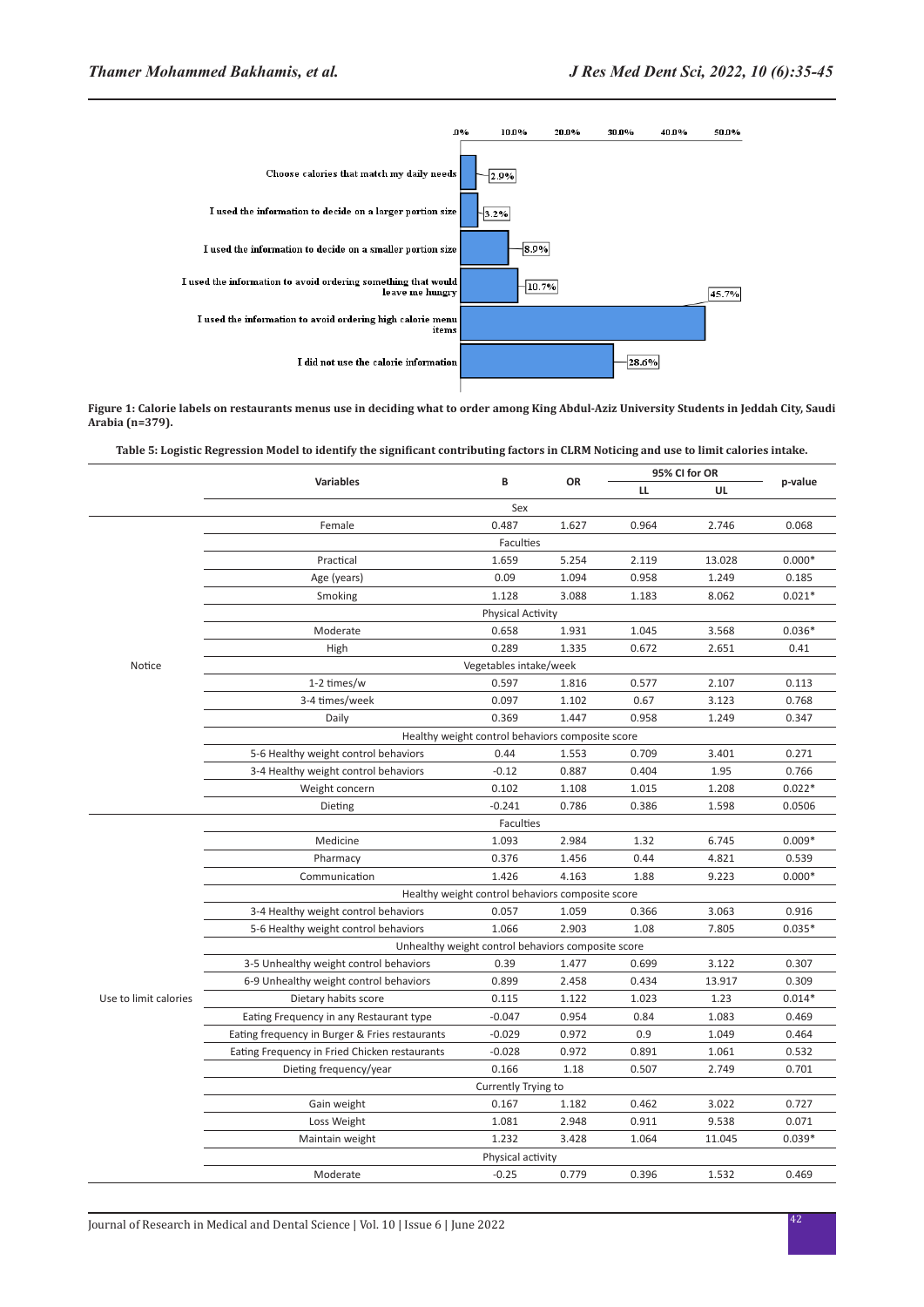|                    | High            | 0.658    | 1.931 | 0.791 | 4.715 | 0.148 |
|--------------------|-----------------|----------|-------|-------|-------|-------|
|                    | Weight Concern  | 0.117    | 1.124 | 0.99  | 1.277 | 0.071 |
| Sitting time /week |                 |          |       |       |       |       |
|                    | 1-2 hours / day | $-0.198$ | 0.821 | 0.325 | 2.07  | 0.675 |
|                    | 3-4 hours / day | 0.711    | 2.036 | 0.978 | 4.239 | 0.057 |
|                    | 5-6 hours/ day  | 0.17     | 1.186 | 0.484 | 2.902 | 0.709 |
|                    |                 |          |       |       |       |       |

# Notice as dependent variable; X2=64.608; p<0.001\*; Nagelkerke R2=0.229; Significant predictors in the model: Sex (Reference: Male), Faculties (Reference: Theoretical faculties), Dieting and Smoking (Reference: No), Physical Activity (Reference: Low), Healthy composite score (Reference:0-2 Healthy Weight Control Behaviors), Vegetables intake/w (Reference: rarely) # CLRM Use to limit calories as dependent variable; X2=92.706; p<0.000\*; Nagelkerke R2=0.379; Significant predictors in the model: PA levels (Reference: Low level), Healthy and Unhealthy Weight Control Behaviors (Reference: 0-2 Healthy or Unhealthy Weight Control Behaviors), Eating Frequency in any Restaurant type/ Fried Chicken/ Burger & fries Restaurants/ Dieting Frequency/ Currently Trial to Lose or gain weight (Reference: No), Sitting time /week (Reference: More than 6 hours/ day )

history of smoking, practiced moderate PA, and had a high weight concern score (OR=1.108, 95% CI=1.015, 1.208, p=0.022\*) were significantly more likely to Notice CLRM. Using 5-6 healthy behaviors for weight control (OR=2.903, 95% CI=1.080, 7.805, p=0.035\*), Healthy dietary habits (OR=1.122, 95% CI=1.023, 1.230, p=0.014\*), and studying at faculty of Medicine and Communication were positively associated with those who noticed the labels and use them to limit calories intake. Surprisingly, maintaining weight found as a promoting factor for using CLRM for this purpose (OR=3.428, 95% CI=1.064, 11.045, p=0.039\*). CLRM use was unrelated to the weight-related concern, overall frequency of restaurant eating or the frequency of eating at different types of restaurants (Burger and fries and fried chicken restaurants).

#### **DISCUSSION**

In this study, we explored the CLRM use and notice among university students in Jeddah city, Saudi Arabia, and studied the demographic patterns in the notice of calorie information on restaurant menus and its use to limit calories intake and its relationships with restaurant visit frequency and weight-related concerns and weight control practices. Results showed that most students reported that they had noticed restaurants labels (74%) while purchasing within the past month. This agreed with Al-Otaibi H et al [24]. Conversely, other studies reported lower rates among adults and young adults [11, 18]. This finding also was in contrast with the published Saudi Arabia studies which reported substantially lower rates of CLRM noticing among adults [14, 15]. More than a quarter (28.6%) of those who noticed reported they did not use it in deciding what to order and the rest reported they use it in different ways. More than half of those who noticed mentioned they used it to choose lower caloric meals (57.5%). This was consistent with Larson et al results among young adults [18] and AlAmer N et al [15] among Saudi adults. Moreover, a study done by Alassaf et al in Saudi Arabia revealed similar results to our study, where half of the participants changed their order according to the labels [33]. In contrast, a higher rate of use to lower energy intake was reported among public in Saudi Arabia (76%) [14], and a lower rate of overall use among college students was found in a previous review [13]. These differences may be accounted for in the timing of data collection, differences

in the population studied and geographic areas. The publicity of this topic increases with time which in turn increased the awareness regarding it. One tenth of individuals reported other uses of CLRM were to help avoid menu items that would leave them hungry or to help decide on a larger portion size, this was consistent with another research [18].

Concerning demographic patterns association with CLRM noticing, a significant association was found between female sex, smoking, age 21-28 years, practical colleges studying, and CLRM noticing. This was consistent with Alkhaldy et al [14] where paying attention to CLRM was more frequently reported among females as well as those with a medical/scientific background that may increase students' awareness concerning health. However, unlike the reported study and other studies, there was no significant association found with other individuals' characteristics and CLRM notice [14,20,18]. Students aged 21-28 years have more opportunities to be exposed to menu labeling than younger university students because they frequently eat at fast food restaurants [29]. Even though the reasons for the variations in menu labeling noticing among smokers in our study are unclear; this reported higher levels may be due to higher age among smokers. Previous research has shown minimal effects in likelihood of noticing and using CLRM among never and former smokers [23]. It is noteworthy that in the current study, higher likelihood of CLRM using to limit calorie intake was linked only to one demographic character i.e., attending faculty of medicine. This contradicts previous research, where frequent users were significantly more likely to be younger, female, more educated and had high-income [11,18].

Various subpopulations were identified for whom additional targeted initiatives to promote menu labeling awareness and utilization may be necessary. In terms of lifestyle characteristics, students who were physically active, followed a healthier diet, and ate more vegetables were more likely to notice and use menu labels to limit calories. These findings backed up prior studies [13,21,23,18]. Overweight and obese individuals can use CLRM for weight management, but we could not verify this association [13,14]. Similarly, logistic regression revealed that attending Practical faculties, history of smoking and Physical Activity were common significant increasing factors for CLRM notice.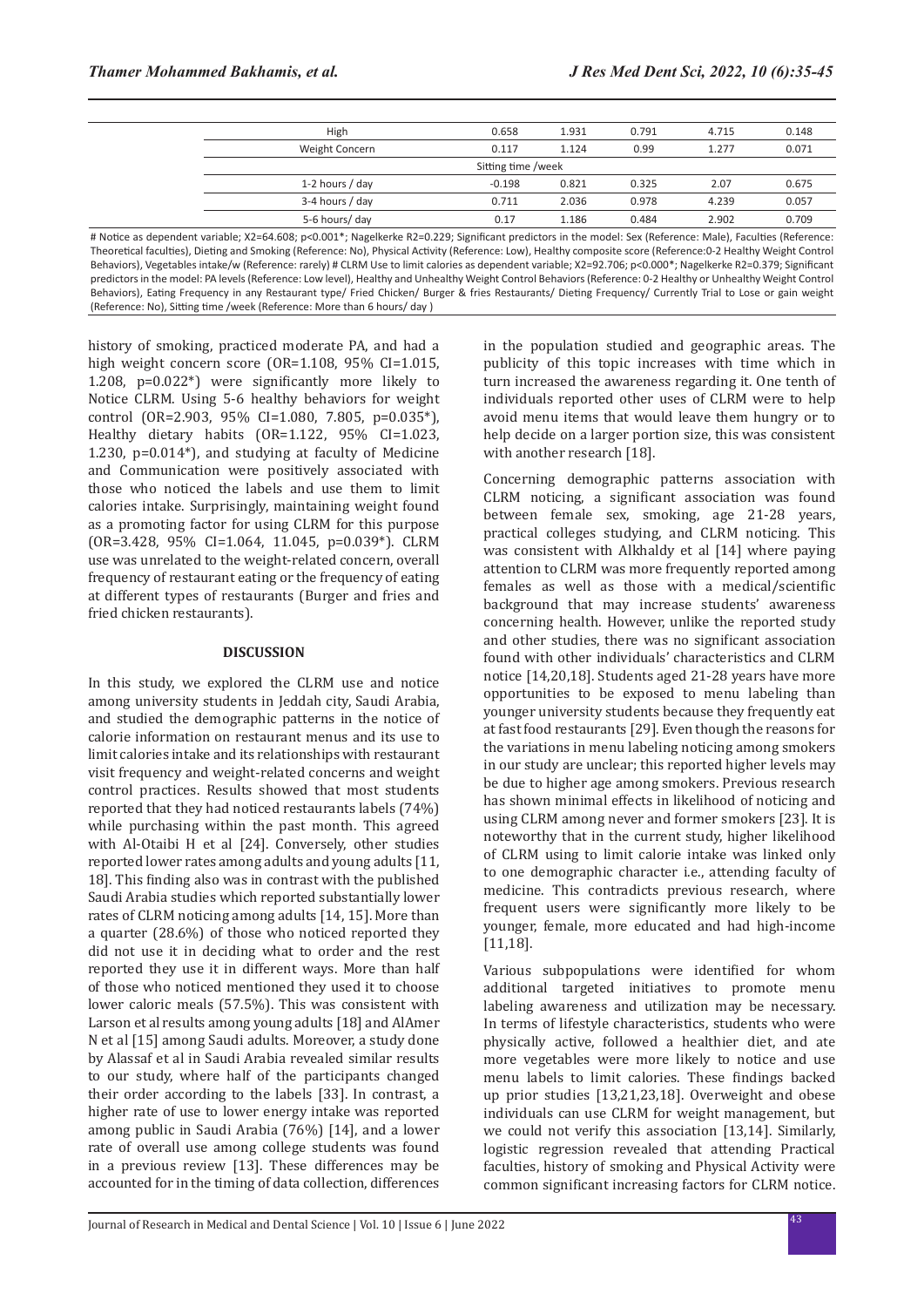While, healthy dietary habits, studying at faculty of Medicine and Communication and trying maintaining weight were positively associated with those who noticed the labels and use them to limit calories intake. Moreover, the current study found that use of CLRM menu to limit calorie intake was associated with lower overall frequency of restaurant eating and eating less often at burger & fries and fried chicken restaurants. These results are in line with earlier research that both noticing and using menu labels to limit calorie intake were related to eating more often at sandwich/sub and sit-down restaurants, However, at typical fast-food restaurants, the effects may be limited [17].

It is worth mentioning that weight-related concerns, dieting, and other weight-control behaviors were associated to the most prevalent reported use of CLRM to restrict calorie consumption while purchasing a meal or snack among university students. The use of menu labels to limit calorie intake was higher among participants using unhealthy weight control behaviors than healthy behaviors practices. Use of label among subpopulations with weight concern and disordered eating behaviors may lead to worsening tendencies to restrict eating, putting those people at risk. Further studies are needed to highlight whether labels are useful or negatively influence them. The contradictory evidence might be explained by differences in population, types of restaurants studied, and methods used to CLRM use decisions assessment (e.g., recall or actual use). However, after logistic regression, weight concern was a significant increasing CLRM notice factors, while healthy behaviors for weight control were found as a promoting factor for using CLRM for this purpose. CLRM use was unrelated to the weight-related concern, overall frequency of restaurant eating or the frequency of eating at different types of restaurants (Burger and fries and fried chicken restaurants). Some studies have indicated that unhealthy weight-control practices [18] and weight concerns [24-26] are predictors of menu label use, while others have not [22,27].

There are a number of strengths of this study, including the inclusion of appropriate sample size, our sample was recruited randomly, covering multiple college fields, assessment of eating at different types of restaurants and the timing of data collection relative to CLRM legislation in Saudi Arabia. In addition, research on CLRM among male and female Saudi college students are absent, and those investigating its association with weight control behaviors and concerns are limited. Targeting college age is very crucial as eating at restaurants tends to be greater for populations in this life stage. However, there are also some limitations to consider. Firstly, all data are self-reported which may involve recall bias. Secondly, data are based on a cross-sectional and therefore causality cannot be inferred. Finally, because the study was conducted at a single university in Saudi Arabia, more caution should be used when extrapolating the findings to other communities. Longitudinal studies are recommended to observe changes over time to assess the impact of CLRM on physical well-being.

#### **CONCLUSION**

In conclusion, not everyone who notices CLRM uses it, and healthy weight control behaviors and healthier dietary habits are associated with increased labels use to limit calories. Raising awareness of CLRM for promoting appropriate caloric consumption and effective health promotion strategies directed at adopting and maintaining positive health behaviors are crucial. After implementation of the new legislation, further research should be directed to address how often CLRM is used by different Saudi subgroups so that public awareness campaigns will be announced. Further studies are also needed to highlight whether labels are useful or negatively influence individuals with weight concern and disordered eating behaviors.

#### **REFERENCES**

- 1. https://www.moh.gov.sa/en/Ministry/Statistics/ Population-Health-Indicators/Documents/World-Health-Survey-Saudi-Arabia.pdf
- 2. https://www.who.int/news-room/fact-sheets/detail/ obesity-and-overweight
- 3. DeNicola E, Aburizaiza OS, Siddique A, et al. [Obesity](https://www.degruyter.com/document/doi/10.1515/reveh-2015-0008/html)  [and public health in the Kingdom of Saudi Arabia.](https://www.degruyter.com/document/doi/10.1515/reveh-2015-0008/html) Rev Environ Health 2015; 30:191-205.
- 4. https://www.stats.gov.sa/en
- 5. Afrin S, Mullens AB, Chakrabarty S, et al. [Dietary habits,](https://www.sciencedirect.com/science/article/pii/S2211335521002977)  [physical activity, and sedentary behaviour of children of](https://www.sciencedirect.com/science/article/pii/S2211335521002977)  [employed mothers: A systematic review](https://www.sciencedirect.com/science/article/pii/S2211335521002977). Prev Med Rep 2021; 24:101607.
- 6. Kazi RNA, El-Kashif MML, Ahsan SM. [Prevalence of salt](https://www.sciencedirect.com/science/article/pii/S1319562X20302412)  [rich fast-food consumption: A focus on physical activity](https://www.sciencedirect.com/science/article/pii/S1319562X20302412)  [and incidence of hypertension among female students](https://www.sciencedirect.com/science/article/pii/S1319562X20302412)  [of Saudi Arabia](https://www.sciencedirect.com/science/article/pii/S1319562X20302412). Saudi J Biol Sci 2020; 27:2669-2673.
- 7. Fraser LK, Edwards KL. [The association between the](https://www.sciencedirect.com/science/article/abs/pii/S1353829210000948)  [geography of fast-food outlets and childhood obesity](https://www.sciencedirect.com/science/article/abs/pii/S1353829210000948)  [rates in Leeds, UK](https://www.sciencedirect.com/science/article/abs/pii/S1353829210000948). Health Place 2010; 16:1124-1128.
- 8. https://www.sfda. gov.sa/en/food/news/Pages/f11– 9–2018a1.aspx
- 9. Agarwal D, Ravi P, Purohit B, et al. [The effect of energy](https://academic.oup.com/nutritionreviews/article-abstract/80/3/453/6335868)  [and fat content labeling on food consumption pattern:](https://academic.oup.com/nutritionreviews/article-abstract/80/3/453/6335868)  [a systematic review and meta-analysis.](https://academic.oup.com/nutritionreviews/article-abstract/80/3/453/6335868) Nutr Rev 2022; 80:453-466.
- 10. Bleich SN, Wolfson JA, Jarlenski MP. [Calorie changes in](https://www.sciencedirect.com/science/article/abs/pii/S009174351730124X)  [large chain restaurants from 2008 to 2015.](https://www.sciencedirect.com/science/article/abs/pii/S009174351730124X) Prev Med 2017; 100:112-116.
- 11. Green JE, Brown AG, Ohri-Vachaspati P. [Sociodemographic](https://www.sciencedirect.com/science/article/abs/pii/S2212267214018127)  [disparities among fast-food restaurant customers who](https://www.sciencedirect.com/science/article/abs/pii/S2212267214018127)  [notice and use calorie menu labels](https://www.sciencedirect.com/science/article/abs/pii/S2212267214018127). J Acad Nutr Diet 2015; 115:1093-1101.
- 12. Elbel B, Kersh R, Brescoll VL, et al. [Calorie labeling and](https://www.healthaffairs.org/doi/abs/10.1377/hlthaff.28.6.w1110)  [food choices: a first look at the effects on low-income](https://www.healthaffairs.org/doi/abs/10.1377/hlthaff.28.6.w1110)  [people in New York City](https://www.healthaffairs.org/doi/abs/10.1377/hlthaff.28.6.w1110). Health Aff 2009; 28:w1110-21.